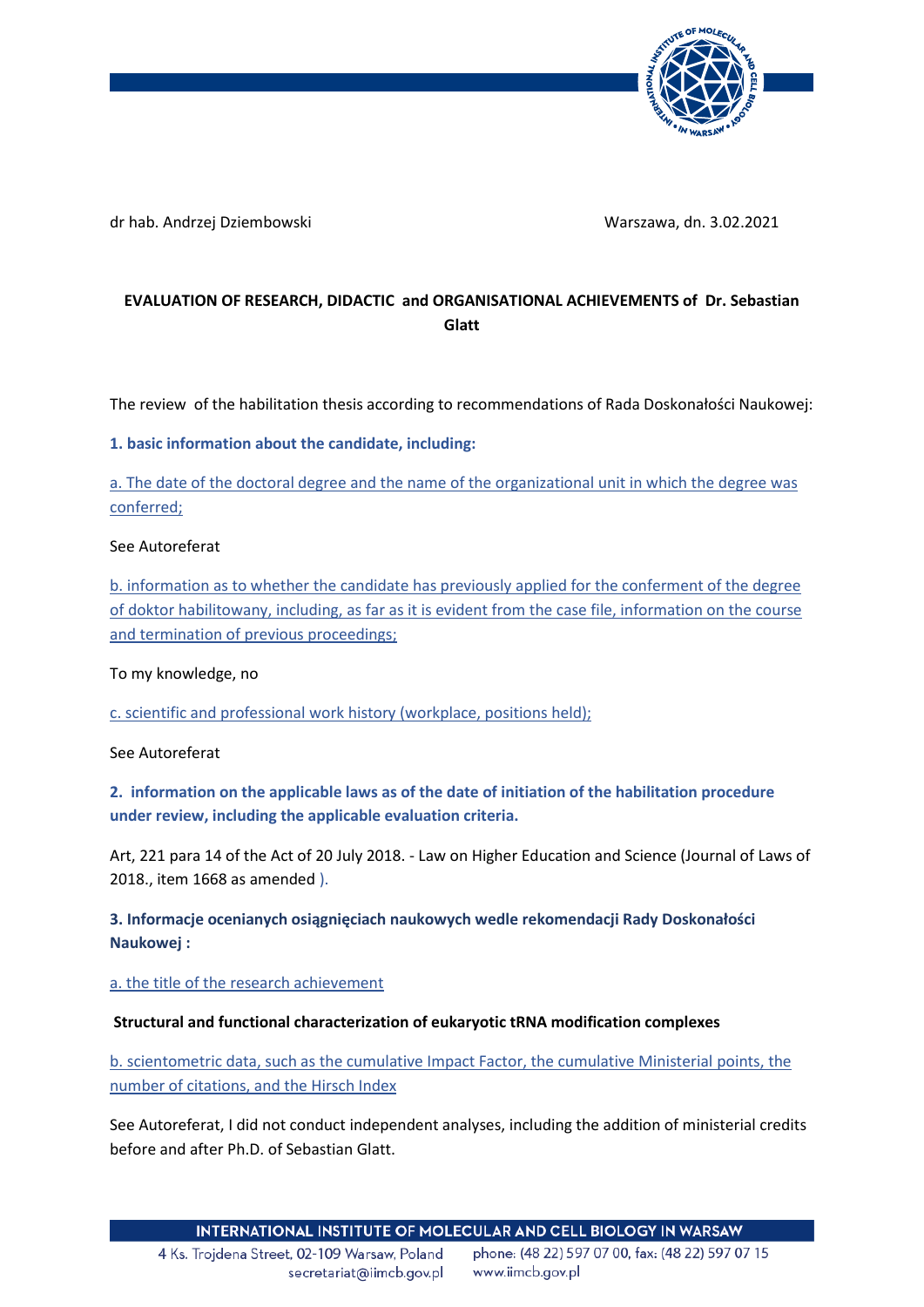

c. information on the number of scientific publications, monographs, chapters in monographs authored or co-authored by the candidate,

#### See Autoreferat

d. information on the major journals in which the candidate has published his/her scholarly work;

#### See Autoreferat and below

e. Information on whether the candidate played a leading role within the production of co-authored scientific papers;

#### See Autoreferat; in my opinion, the role was sufficient

# f. evaluation of the candidate's indicated research achievement, including whether it represents a significant contribution to the development of a specific scientific discipline;

After his Ph.D., the main research interest of Dr. Glatt was the mechanism of chemical modifications of tRNA molecules. The field of RNA modifications, known as epitansicroptomis, is rapidly growing and attracting a lot of attention from researchers. In the case of tRNA, modifications are needed for the stability of the tertiary structure and increase the accuracy of the amino acids decoding during the protein production.

Dr. Glatt was focusing on the so-called elongator complex, an evolutionarily conserved, large, and complex macromolecular assembly essential for the generation of carboxymethylated uridine (cm5U) in the tRNA wobble position. Subsequently, this elongator dependent modification is transformed into 5-methoxycarbonylmethyl 5-carbamoylmethyl, or 5-methoxy-carbonyl-methyl-2 thio by other enzymatic cascades. The structure and the mechanism of action of the elongator are unexpectedly complex with unusual chemistry, and dr Glatt, together with his collaborations was instrumental, for its understanding. Briefly, the eucaryotic elongator complex is composed of six subunits (Elp1 to Elp6) essential for tRNA modification *in vivo*. Elp123 (620 kDa) forms a catalytic subcomplex, while the Elp456 (230 kDa) forms a ring-shaped supporting subcomplex. Moreover, the elongator complex needs Kti11/Kti13 cofactor. Elp3 is the catalytic subunit with lysine acetyltransferase (KAT) and radical S-adenosyl methionine (SAM) domains. These two different activities together carry out initial cm5U formation in a hydroxyl radical dependent manner. Actually, Elp456 subcomplex is an ATPase, but that actively supports the substrate biding rather than uridine modification itself

Over the last 9 years, there are about 15 publications about elongator complex, of which dr Glatt is a co-author. The majority of them are published in prestigious journals and present crystal or cryEM structures of sub-assemblies in different states. The structural data are very nicely supported by biochemical, biophysical, and functional data. They represent state of the art in both their experimental work and conceptual adance.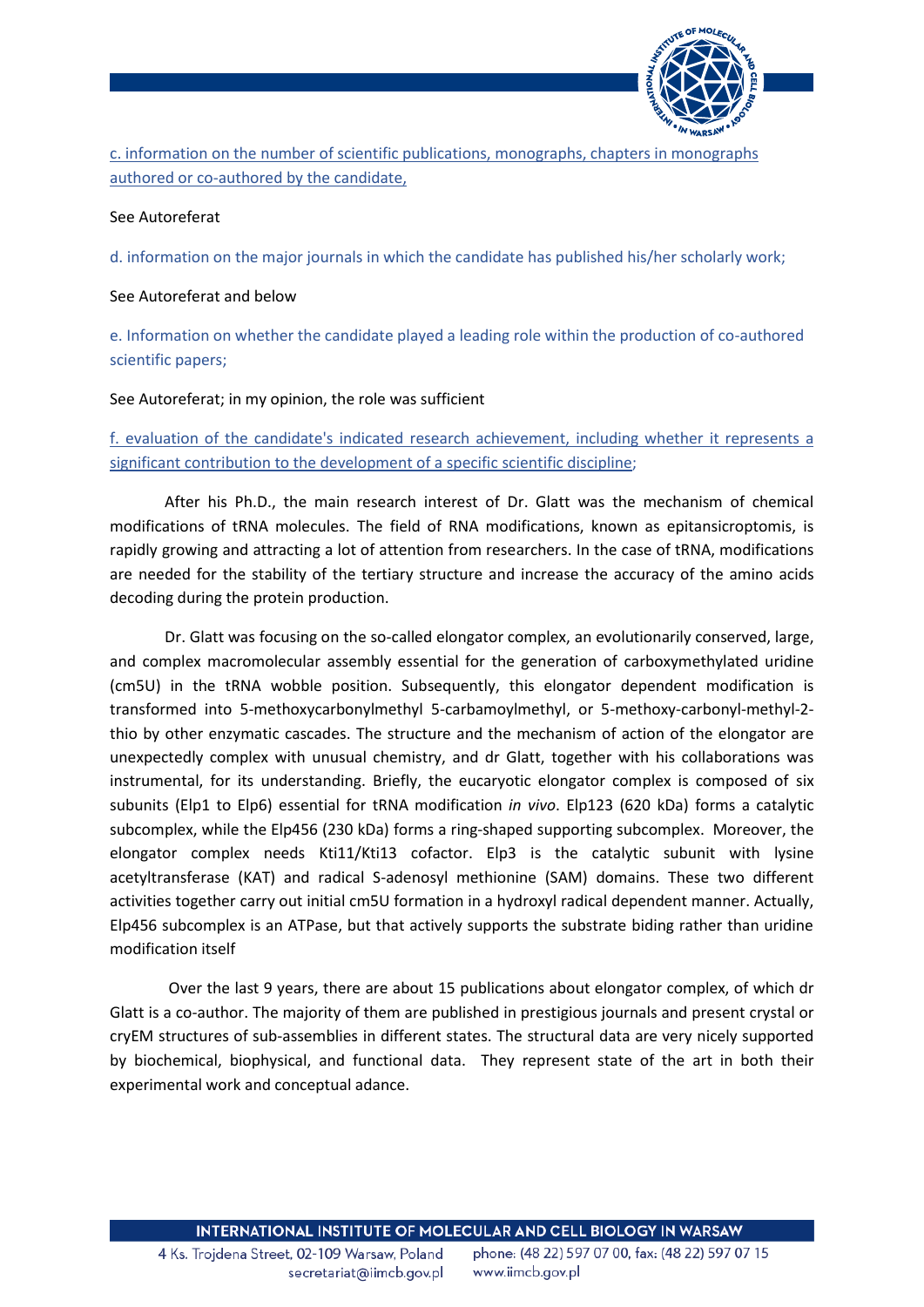

Three research papers are presented as a main achievement for the habilitation and are briefly described below:

1) "Structure of the Kti11/Kti13 heterodimer and its double role in modifications of tRNA and eukaryotic elongation factor 2." Glatt S, Zabel R, Vonkova I, Kumar A, Netz DJ, Pierik AJ, Rybin V, Lill R, Gavin AC, Balbach J, Breunig KD, Müller CW. Structure. 2015 Jan 6;23(1):149-160.

In this publication, Dr Glatt, together with his collaborators, solved the structure of Kti11/Kti13 heterodimer, which is a cofactor of the elongator complex and an essential component of the pathway leading to the diphtamide modification of conserved histidine residue of translation elongation factor 2. Both RNA base modifications by the elongator complex and amino acid modification in diphtamide pathwy require iron-sulfur cluster. The structure of Kti11/Kti13 heterodimer explains how this complex can play a role as an electron donor.

2) "The Elongator subunit Elp3 is a non-canonical tRNA acetyltransferase." Lin TY, Abbassi NEH, Zakrzewski K, Chramiec-Głąbik A, Jemioła-Rzemińska M, Różycki J, Glatt S. Nat Commun. 2019 Feb 7;10(1):625. 2.

This paper describes the structure of bacterial Elp3 with one of the substrates essential for the elongator complex dependent cm5U formation, an acetyl-CoA analog. The presented structural data, together with series of biochemical experiments and previous knowledge, allowed the authors to propose how Elp3 undergoes structural rearrangement during tRNA modification contributing to our understanding of the reaction cycle.

3) "Molecular basis of tRNA recognition by the Elongator complex." Dauden MI, Jaciuk M, Weis F, Lin TY, Kleindienst C, Abbassi NEH, Khatter H, Krutyhołowa R, Breunig KD, Kosinski J, Müller CW, Glatt S. Sci Adv. 2019 Jul 10;5(7):eaaw2326. doi: 10.1126/sciadv.aaw2326

This publication describes the high resolutions cryoEM structures of tRNA bound and apo structures of the yeast elongator complexes. This work is instrumental in understanding the structural rearrangements of the complex upon binding of substrates. It also, together with the prior knowledge, allowed the authors to propose a model of the catalytic cycle. The catalytic subunit is responsible for two individual reactions in parallel. One leads to the formation of 5′-deoxyadenosyl radical (5′dA•) in the rSAM domain with the help of 4Fe4S cluster as an electron donor. At the same time, upon incoming tRNA substrate acetyltransferase domain activates the acetyl group. tRNA binding is proposed to triggers acetyl-CoA hydrolysis, and the acetyl group is transferred into the close proximity of 5′-dA• and the U34 uridine. Then it can get converted into acetyl radical and cm5U is formed. In sum, this work solved many questions regarding the elongator complex mechanism of action.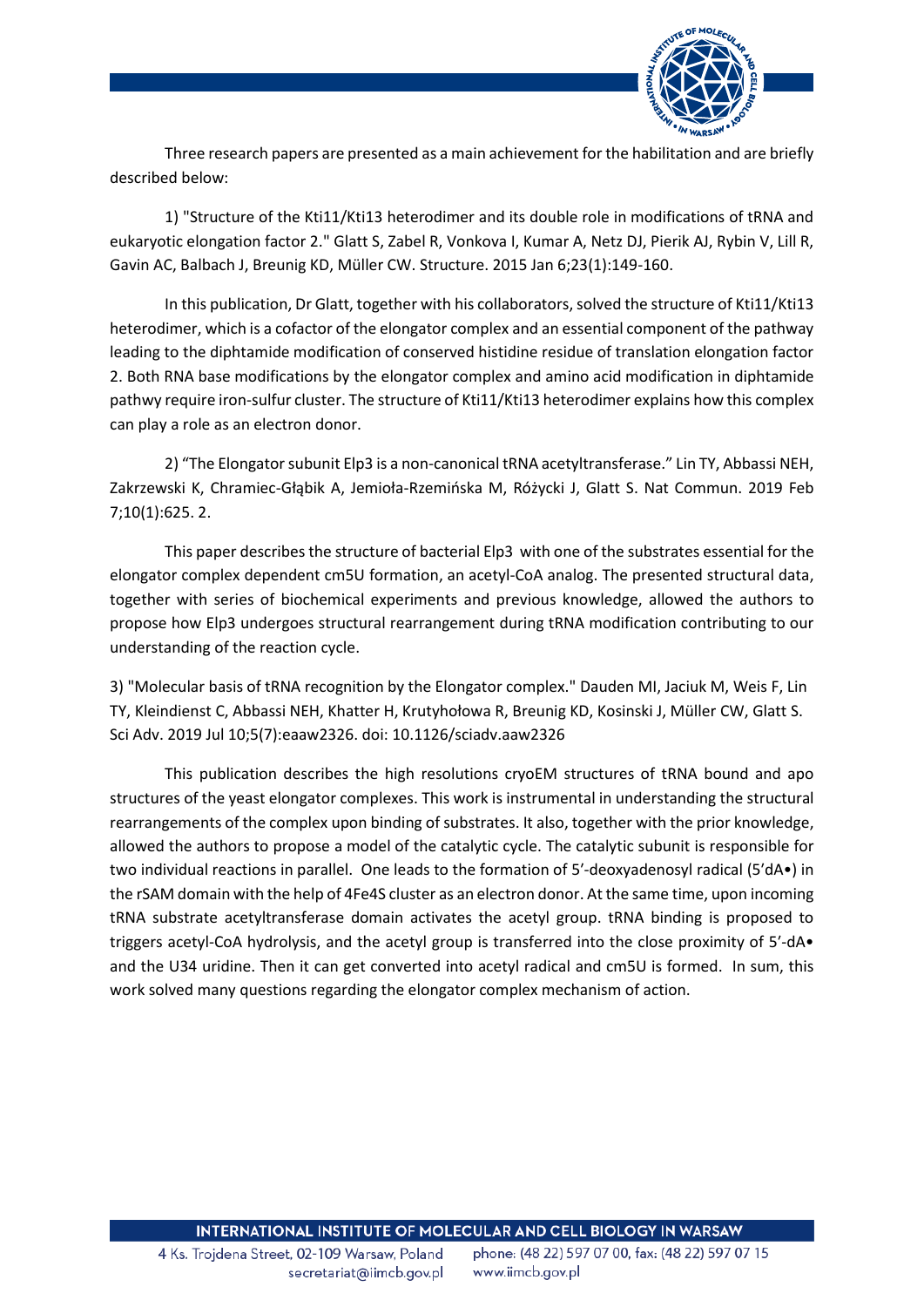

Surprisingly several publications in which the candidate had a prominent role and provided data essential for understanding the elongator complex action are not a part of the main achievement, which is somehow inconsistent.

For instance, publication: "Structural basis for tRNA modification by Elp3 from Dehalococcoides mccartyi" Glatt S, Zabel R, Kolaj-Robin O, Onuma OF, Baudin F, Graziadei A, Taverniti V, Lin TY, Baymann F, Seraphin B, Breunig KD, Müller CW. Nat Struct Mol Biol. 2016 Sep;23(9):794-802. is essential for underspending the chemistry of the elongator reactions.

The first structure of ELP456 structure is also not listed "The Elongator subcomplex Elp456 is a hexameric RecA-like ATPase"Glatt S, Létoquart J, Faux C, Taylor NM, Séraphin B, Müller CW. Nat Struct Mol Biol. 2012 Feb 19;19(3):314-20. as well as a first publication describing the overall architecture of the whole complex "Architecture of the yeast Elongator complex." Dauden MI, Kosinski J, Kolaj-Robin O, Desfosses A, Ori A, Faux C, Hoffmann NA, Onuma OF, Breunig KD, B; EMBO Rep. 2017 Feb;18(2):264-279.

This remark does not diminish my enthusiasm about Sebastian Glatt's application for the habilitation degree since I assume lack of this paper in the main achievement is related to often faced difficulties in gathering co-authors' formal statements regarding individual contributions, an essential part of the documents provident at the time of application. However, to fully appreciate and summarize the work of the applicant, all those papers should be taken into consideration and summarized.

In conclusion, the scientific achievements of the candidate are outstanding and prove his scientific maturity.

g. information on the applicant's fulfillment of the criterion of demonstrating significant scientific or artistic activity;

The scientific career of Dr. Glatt can be described as exemplary. Studies and a PhD program at one research center, then a post-doctoral fellowship at another, and then start of an independent research position at yet another.

# h. information about the didactic, organizational, and popularization achievements of the candidate for the habilitation degree

Since Dr. Glatt established his independent research group, Sebastian Glatt was not just involved in conducting research but also contributed significantly to developing research capabilities in his host institution and the whole country. Dr. Glatt's main organizational achievement is the establishment of the national Electron Microscopy facility. Thanks to the initiative of many researchers in Poland, the modern infrastructure of cryoEM microscopy was established. Dr. Glatt we the main executor here, and he is a head of this facility. What is important, he also obtained independent funding, a Foundation for Polish Science TEAM Tech core facility grant for this purpose. This facility not only provides access to this equipment essential for modern structural biology but also helps the researchers to process the data and gain knowledge.